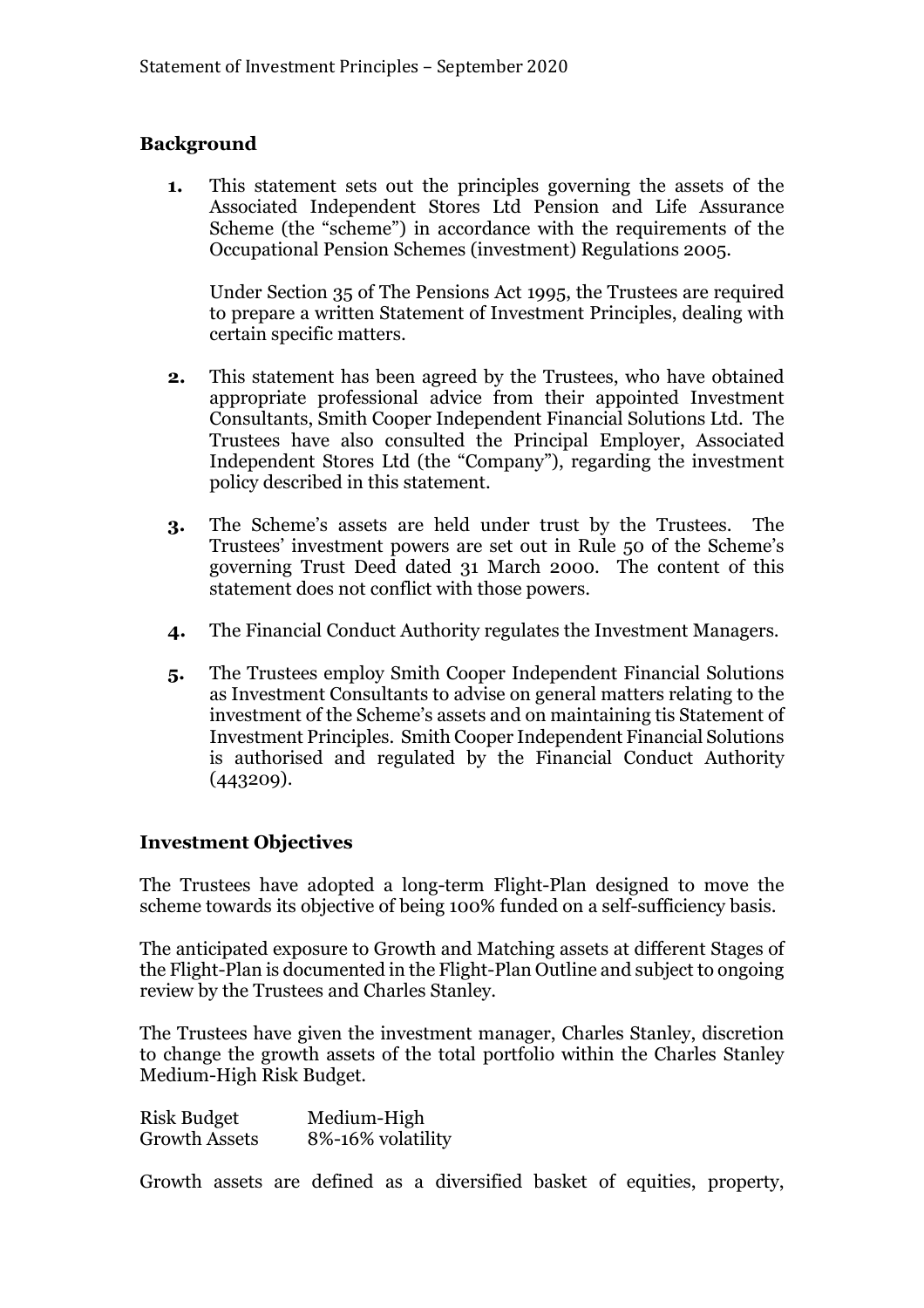alternatives and global bonds (other than bonds used for 'matching assets'), with a volatility range of 8-16%. Asset allocation is determined by the discretion of the investment manager. Underlying passive funds are determined by the discretion of the investment manager.

The Trustees have given the investment manager discretion to manage the scheme's matching assets according to the Flight-Plan. Matching assets are defined as bonds or Liability-Driven Investment funds.

Overall risk is to be managed within a Funding Risk Budget of 11% annualised standard deviation (tracking error between the assets and the liabilities). Funding Risk is scheduled to fall from 11% to approximately 4% during the Flight-Plan in incremental steps by increasing matching assets and reducing growth assets.

The Trustees have given the investment manager discretion to manage the scheme's overall balance between growth or matching assets according to the Flight-Plan Outline schedule.

The Trustees have not adopted any specific Socially Responsible, Environmental or Ethical considerations to be conferred on Charles Stanley in the discharge of their duties.

Charles Stanley is a signatory of the United Nation's Principles for Responsible Investment (PRI). As institutional investors, their duty is to act in the best longterm interests of the beneficiaries. In this fiduciary role, they are aware that environmental, social, and corporate governance (ESG) issues can affect the performance of investment portfolios (to varying degrees across companies, sectors, regions and asset classes over a period of time). They also recognise that applying these Principles may better align investors with broader objectives of society.

Charles Stanley Asset Management's asset allocation analysis takes account of material ESG issues as they affect the broad market or sectors that the scheme is exposed to. Stock specific ESG factors are assessed where they are material to a market/index. Any fund or investment selected by Charles Stanley Asset Management's investment team will have been assessed for its approach to ESG factors as appropriate for the asset class and style.

The performance of Charles Stanley will be reviewed periodically by Smith Cooper Independent Financial Solutions Ltd in view of the Recovery Plan and Flight Plan.

#### **Policies in relation to the Trustees' arrangements with their Fiduciary Manager**

i. The fiduciary manager is expected to ensure the investment strategy is in line with the Trustees' policies, including assessing the potential medium and long-term financial and non-financial factors impacting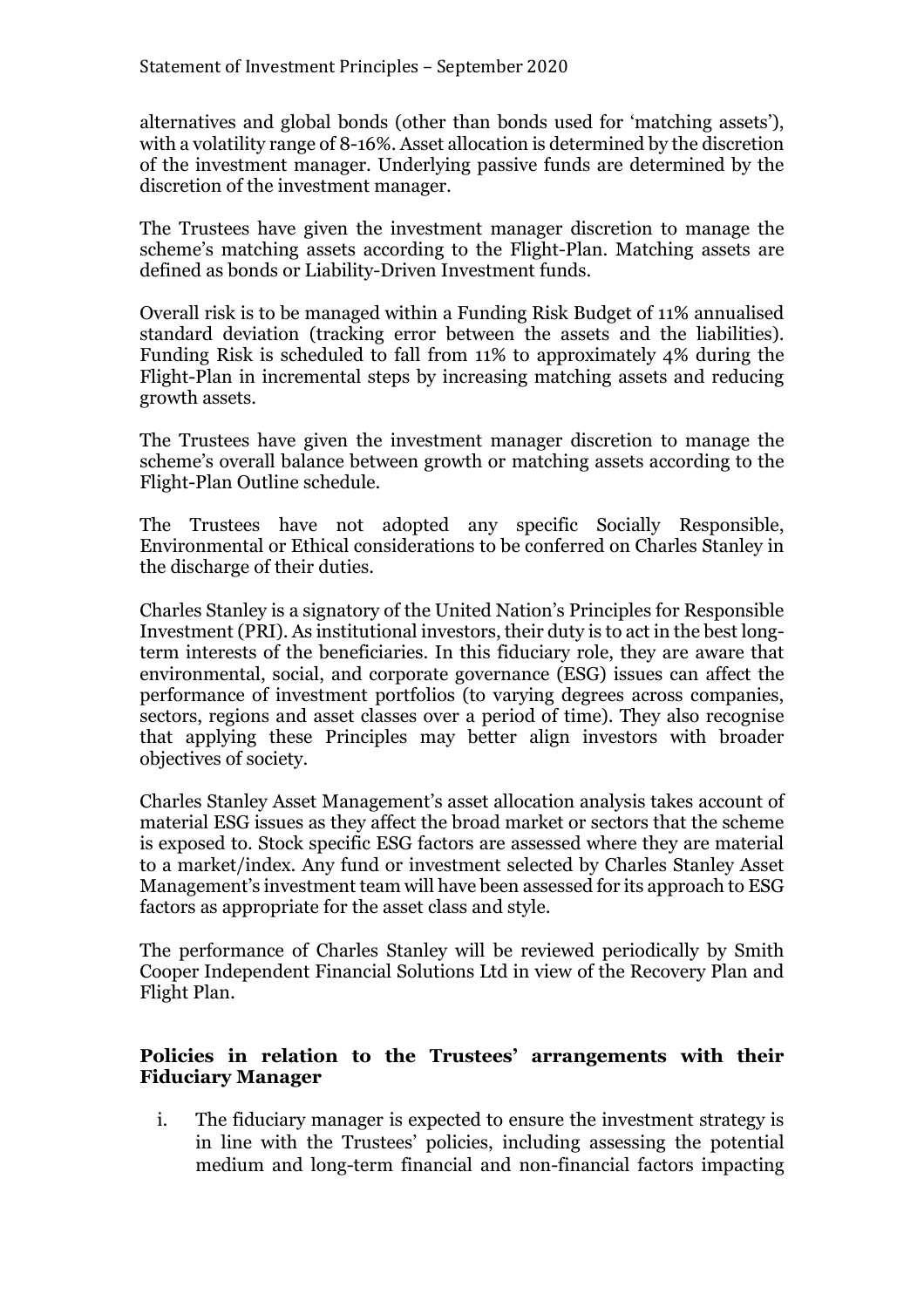performance of investments. No explicit financial incentives are in place, however performance against agreed objectives is monitored with the ability of the Trustees to replace the fiduciary manager at any time should the Trustees become materially unsatisfied with the fiduciary service received.

- ii. The objectives monitored will be set out in the Investment Objectives Scorecard to be reviewed on an annual basis. As a result, at least annually, the Trustees will review the fiduciary manager against the set of agreed objectives.
- iii. The fiduciary manager is not required to engage directly with issuers of debt and equity given the multi-asset, predominantly pooled index-fund approach of the underlying investment strategy.
- iv. Underlying portfolio costs are monitored at least annually on an OCF+ methodology basis. As the investments are expected to be predominantly pooled funds the Trustees believe that this methodology will capture the majority of underlying transaction costs.
- v. The fiduciary manager can be required to declare any other portfolio turnover levels and costs ('implicit costs') at any time. No ranges are provided to the fiduciary manager for these implicit costs. Explicit fees and costs are expected to be detailed by the fiduciary manager in regular statements.
- vi. The appointment of the fiduciary manager is monitored on an ongoing basis and would be expected to be reviewed every three years, with the next review taking place no later than 02 June 2021.

## **Risk**

## **1. Risk relative to the liabilities**

The Trustees view is that the investment strategy and the performance objectives are consistent with the long-term nature of the Scheme, and in the long-term, should provide returns in excess of those assumed in the actuarial valuation.

## **2. Risk from lack of diversification**

The Trustees believe that the need for an adequately diversified overall asset allocation will be met by the Fiduciary Manager.

## **3. Risk from unsuitable investments**

Whilst the Trustees accept the need for diversification they recognize that some types of investment could be considered unsuitable. These include investment in unlisted securities, use of derivatives (except with safeguards in place), illiquid investments and cash deposits with institutions with inadequate credit ratings. Appropriate precautions are in place with the Fiduciary Manager.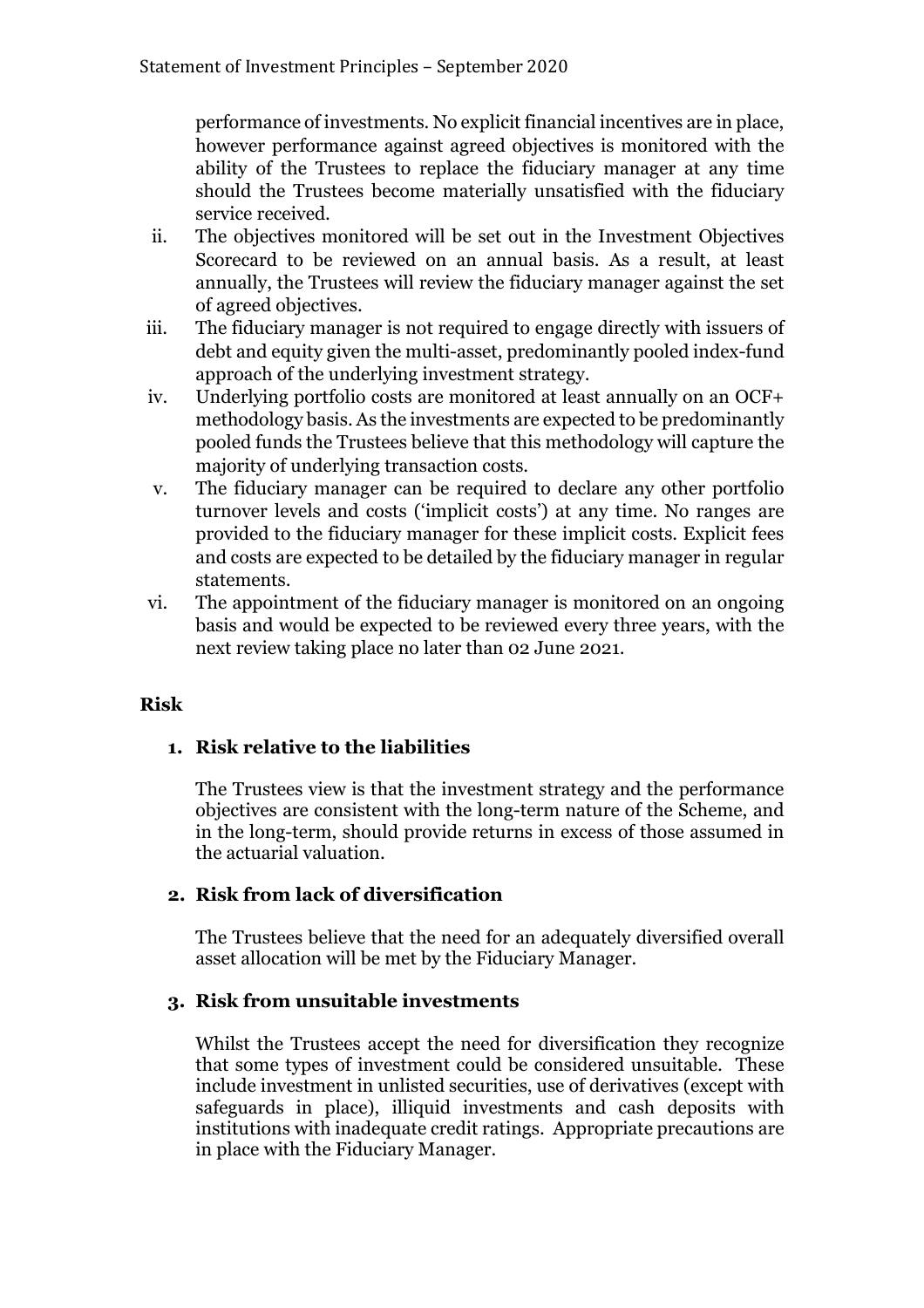## **4. Risk from underperformance of the investment managers**

There is a risk that the Investment Managers fail to achieve their Investment Objectives. This risk is considered by the Trustees on the initial appointment of the Investment Managers and is review on an ongoing basis by holding regular review with the Investment Managers.

## **5. Risk from employer related investment**

The Trustees do not hold any investments in Associated Independent Stores Ltd nor is it intended that any such employer-related investment should be held at any time in the future.

## **6. Risk from Employer Covenant**

The Trustees review the employer covenant on a regular basis and will review the appropriateness of the Scheme's investment strategy based on the creditworthiness of the Company, any breaches in covenant, the Company's balance sheet or borrowing or capital expenditure plans and forecasts of cashflow.

# **Realisation of Investments**

The assets held by the Charles Stanley are regarded as readily marketable. Notice for realization of assets can be given on any working day for any amount. The Trustees need to have regard to the Scheme's likely cashflow requirements in order to minimize the likelihood of having to realize investments when market conditions are unfavourable.

#### **Stewardship Policy – including Engagement, Voting and Exercise of Rights**

The Trustees have delegated to Charles Stanley, in their role as Fiduciary Manager, the exercise of corporate governance issues, including the exercise of voting rights to investments:

- i. The Trustees believe that, where appropriate, the voting rights pertaining to the scheme's investments should be deployed in order to seek to improve the medium and long-term performance of companies, in particular where the scheme is a debt or equity shareholder.
- ii. The Trustees acknowledge that stewardship can also include direct engagement with an investee or debtor company, indirect engagement via an investment manager, 'peer-to-peer' engagement with fellow shareholders of an investee company, and any engagement with other stakeholders, on any relevant matters such as matters concerning the investee or debtor entity, including performance, strategy, risks, social and environmental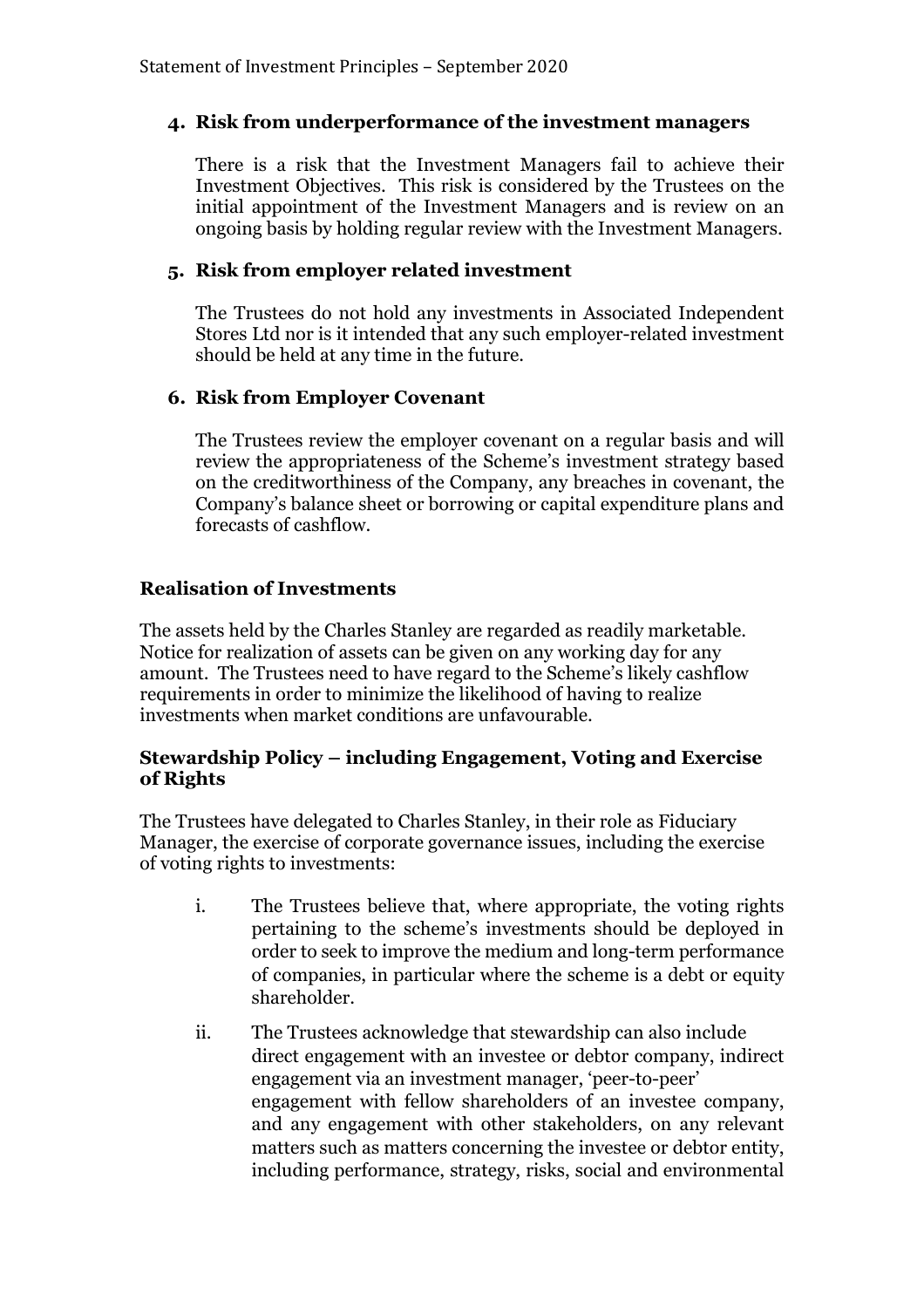impact, corporate governance, capital structure and management of actual or potential conflicts of interest.

- iii. The Trustees believe that, where appropriate, such engagement activity has the potential to improve the medium and long-term performance of underlying investments.
- iv. Decisions regarding the specific exercise of rights (including voting rights) are delegated to the fiduciary manager. The fiduciary manager's policy states that "We believe voting is an effective method of engagement. We use the services of proxy voting service provider Institutional Shareholder Services (ISS) to advise us on corporate governance issues and provide voting recommendations on our top 100 holdings of equity and fund securities."
- v. The Trustees expect that the majority of investments will be deployed via pooled funds. As a result, the Trustees expect the fiduciary manager to be mindful of the engagement and voting policy of underlying pooled fund managers when selecting them and to report these policies to the trustees upon request.
- vii. Where voting rights are held directly, the Trustees delegate the exercise of voting right to the fiduciary manager and expect a report on any voting or engagement activity to be provided at least annually or upon request.

## **Members' Views and Non-Financial Factors**

In setting and implementing the Scheme's investment strategy, the Trustees do not explicitly take into account the view of Scheme members and beneficiaries in relation to ethical considerations, social and environmental impact, or present and future quality of life matters (defined as "non-financial factors").

## **Review of this statement**

The Trustees will review this statement in response to any material changes to any aspects of the investment arrangements detailed above. This review will occur no less frequently than every 3 years to coincide with the actuarial valuation. Any such review will be based on written investment advice and will include consultation with the Company.